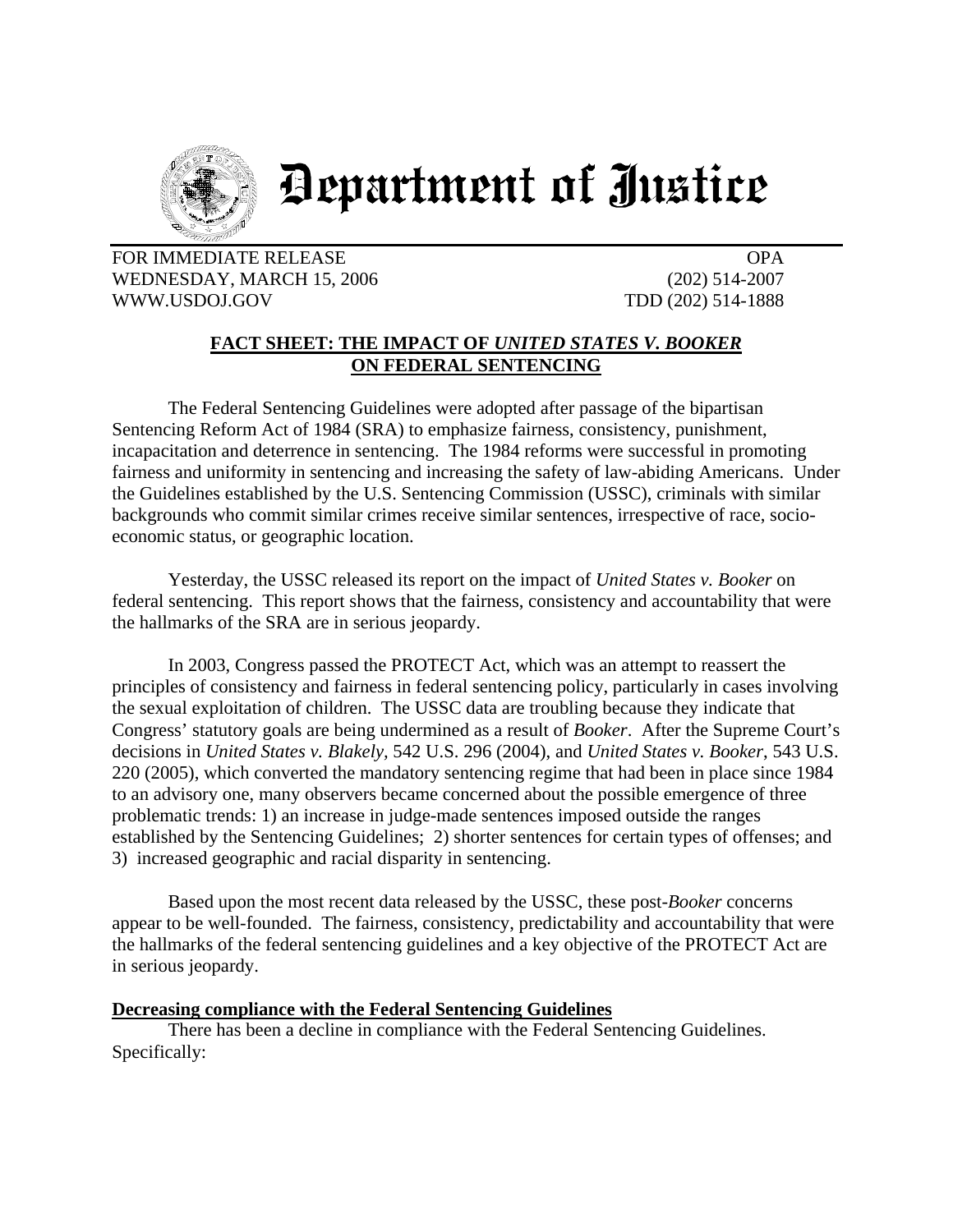- After passage of the PROTECT Act in 2003, the percentage of sentences imposed within the ranges set forth by the Federal Sentencing Guidelines increased from 65 percent in FY 2002, to 72.2 percent in FY 2004. However, within only one year of the *Booker*  decision, the number of sentences imposed within the Guidelines has dropped to 62.2 percent. This is largely attributable to judges exercising their increased discretion under *Booker*, although there has been a small increase in government sponsored departures as well.
- As shown in the USSC's report, "other downward departures" and sentences "otherwise below the range" – lower sentences that did not result from a government request – jumped from 5.2 percent in FY 2004 (pre-*Blakely*) to 12.5 percent in FY 2005-2006 (post-*Booker*). These trends are significant because they occurred over a relatively short period of time. These trends are contrary to what Congress intended – fewer departures below the guideline ranges – when it passed the PROTECT Act in 2003.

### **Lower prison sentences for criminals for whom Congress sought higher sentences when it passed the PROTECT Act**

Although post-*Booker* the average length of federal sentences has increased incrementally from 57 months to 58 months, the average sentence imposed upon career offenders – defendants who have the most serious criminal records – has decreased.

- The rate of imposition of below-range sentences for abusive sexual contact cases decreased following the PROTECT Act but increased after *Booker*. What this means in practical terms is that post-*Booker* defendants convicted of abusive sexual contact are getting sentences below the recommended guidelines at an increased rate – negating the improvements that had been made in this area following the passage of the PROTECT Act.
- The rate of imposition of below-range sentences for cases involving sexual abuse of a minor decreased following the PROTECT Act (from 16.1 percent to 2.1 percent) but increased following the *Booker* decision to 12.3 percent.
- Rates of below-range sentences for offenses involving production of child pornography decreased following the PROTECT Act (from 3.8 percent to 2.5 percent), and then increased post-*Booker* to a rate (11.3 percent) nearly three times the pre-PROTECT Act rate.
- Rates of below-range sentences for trafficking in child pornography show a steady increase across the three time periods from 13.7 percent pre-PROTECT Act, to 16.9 percent post-PROTECT Act, to 19.1 percent post-*Booker.*
- Rates of imposition of non-government sponsored, below-range sentences for possession of child pornography offenses decreased following the PROTECT Act (25 percent to 16.6 percent), but increased after *Booker* to 26.3 percent.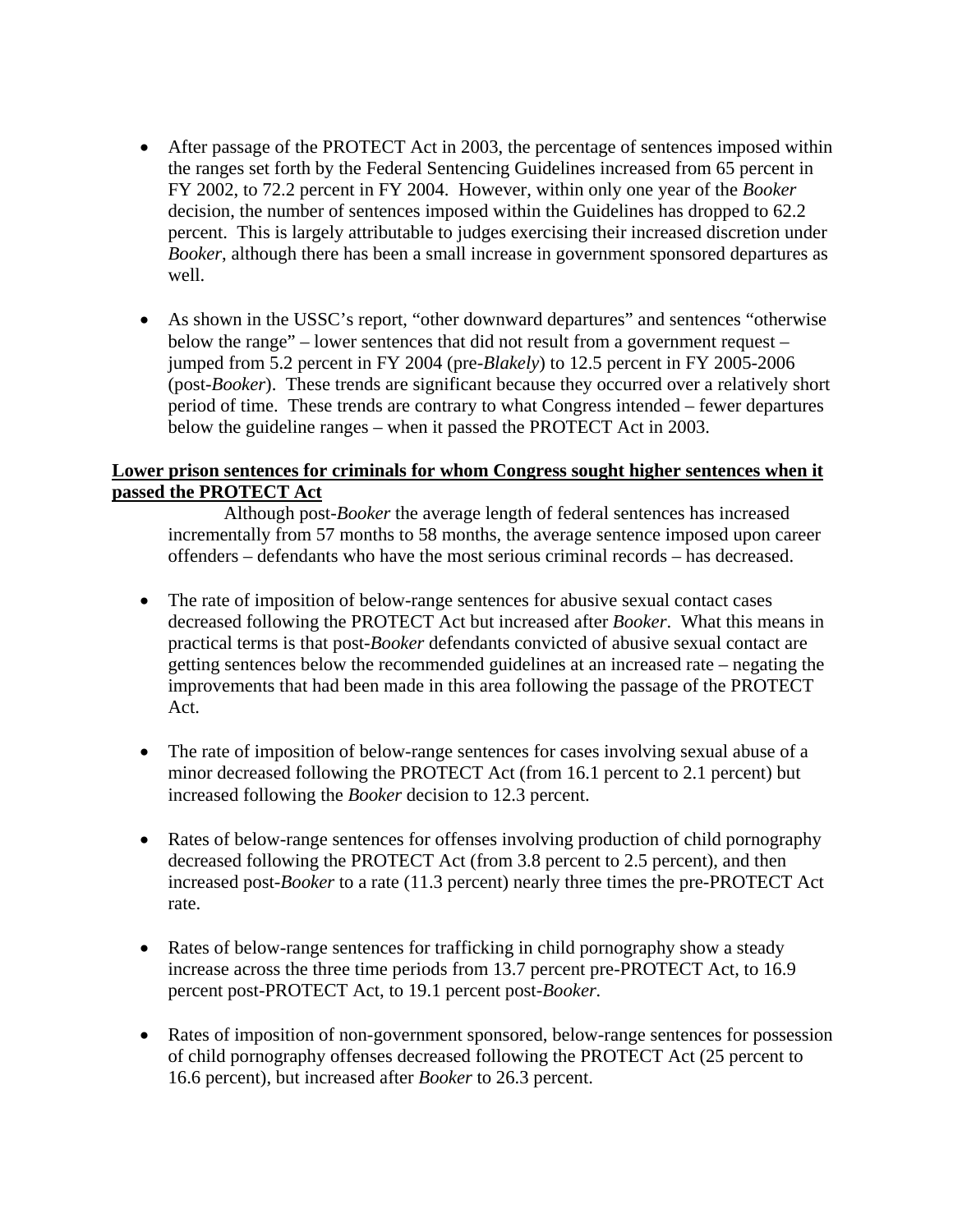• USSC data also show that judges are increasingly granting below-range sentences based upon a defendant's substantial assistance with the government, but without a government motion requesting a downward departure. This practice reduces incentives for defendants to cooperate with the government because defendants can request and obtain the same benefit from the court even in the absence of full cooperation with the government.

#### **Increasing sentencing disparities based upon race and geography**

There are indications that the "race effect" has begun to reappear in federal sentencing. Specifically:

- Analysis conducted by the USSC on post-*Booker* data reveal that black offenders are receiving sentences that are 4.9 percent higher than white offenders. Although the race effect has fluctuated from year-to-year, its reemergence over the past year suggests the need to return to a system of colorblind sentencing guidelines. The "race effect" did not appear in analysis of data during the post-PROTECT Act, pre-*Booker* period.
- The data also point to widening inter-circuit, inter-district and intra-district disparities, which highlights another dimension of sentencing disparities among similarly situated defendants. For example, in the Northern District of Iowa, 68.7 percent of defendants received sentences within the guideline ranges, while in the Southern District of Iowa, 48.0 percent of defendants received sentences within the guideline range.
- These trends are apparent in the USSC data which indicated that there has been a measurable amount of post-*Booker* decline in the rate of within guidelines sentences, combined with increases in the rates of court-initiated, below-range and above-range sentences. The USSC noted that the uniformity that was the hallmark of mandatory sentencing guidelines is "not readily apparent following *Booker*."
- Judges overwhelmingly use their new authority under *Booker* to impose sentences below the range suggested by the guidelines. Only rarely do they sentence higher than what the guidelines recommend. In the year since Booker was decided, over government objection, judges have sentenced more than 8,100 defendants to sentences lower than what the guidelines called for; over a defendant's objection, they have sentenced higher than what the guidelines call for about 1,000 times (totaling up the "departures above and below" and the "otherwise above and below").
- In response to these troubling trends in sentencing practices, the Attorney General has decided to recommend the implementation of a minimum guideline system. The Attorney General's proposal will address this problem by restricting a judge's ability to sentence defendants below the guidelines range. This is consistent with *Booker*, which found a constitutional problem only in the fact that the high end of the guidelines range was mandatory, rather than advisory.